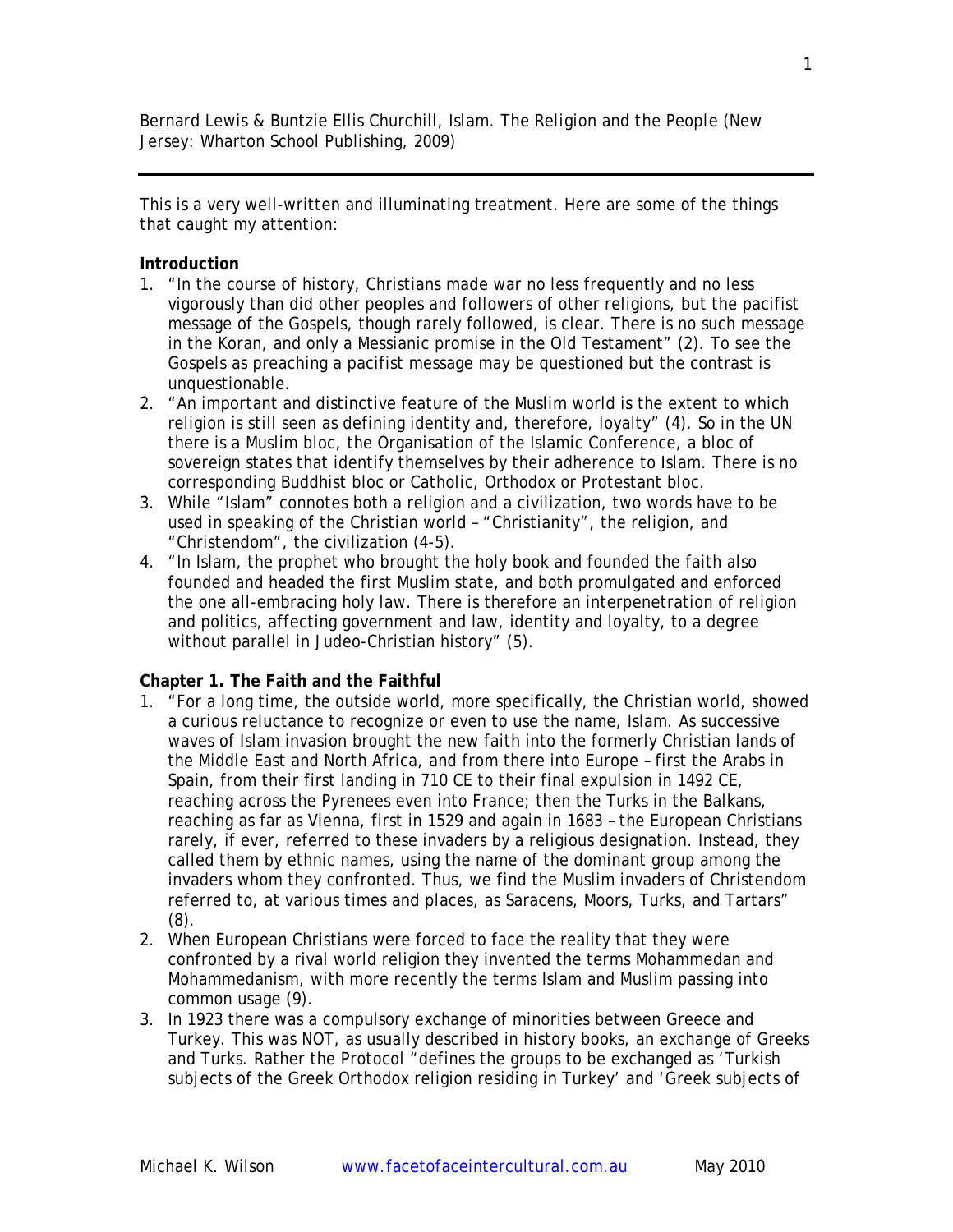the Muslim religion residing in Greece.' So this exchange really involved the deportation of two religious minorities (9-10).

- 4. In the past, if Muslims came under Christian rule only by conquest they were encouraged by many Muslim jurists and theologians to emigrate to a Muslim country, "since it was not possible to live a true Muslim life under an infidel government" (10).
- 5. The voluntary emigration of Muslims to non-Muslim countries was not anticipated in Islam. "The basic question is – is one a member of a religion subdivided into nationalities or of a nation subdivided into religions?" (10).

# **Chapter 2. The Pillars of the Faith**

This is a fairly standard treatment.

### **Chapter 3. Scripture, Tradition, and Law**

- 1. "In early Islamic times, a theological controversy arose among Muslims as to whether the Koran was created by God at the time of its revelation to Muhammad or had existed since all eternity. The prevailing view, since then generally accepted among Muslims, is that the Koran is eternal and uncreated, coexisting with God since all eternity" (25).
- 2. "In approximately the  $10<sup>th</sup>$  century CE, Sunni scholars generally agreed that all the basic questions had already been examined and resolved; henceforth, the task of jurists was to apply and, at most, to interpret the teachings that had been handed down to them. Independent reasoning in matters of holy law was no longer necessary and, therefore, no longer possible. This principle, often referred to as 'the closing of the gate of ijtihad,' was generally adopted by Sunni Muslims. It was rejected in principle by the Shi'a, who still claimed the right of ijtihad and took to calling their professional men of religion by the term mujtahid. But in practice, their attitudes and policies differed little from those of the Sunnis" (29).
- 3. "In Western thought and practice, one of the primary functions of the state is legislation – to prepare and promulgate laws and to amend, modify, or even on occasion repeal them, according to time and circumstance. In the classical Muslim perception, there is no human legislative function. The law is divine, eternal, and all-embracing and is promulgated by revelation and elaborated by tradition and interpretation. The legal function of the state is to apply and enforce the divinely given law. This law is known as the *Shari'a*, meaning 'path' or more especially, 'the path to a well or spring.' In principle, it includes all aspects of public and private, communal and personal life" (30).
- 4. Ayatollah Khomeini's 1989 fatwa against Salman Rushdie extended the death sentence to "all those involved in this publication [sc. The Satanic Verses] who are aware of its contents" and stated: "I call on all zealous Muslims to dispatch them quickly, wherever they may be found, so that no one will dare to insult Islamic sanctities again. Anyone who is killed in this path will be deemed a martyr." Lewis observes, "This would appear to be the first occasion when a Muslim jurist claimed jurisdiction over non-Muslims in a non-Muslim country. Since then, others, both Muslims and non-Muslims, have followed the same path" (33).

#### **Chapter 4. The Mosque**

- 1. The Arabic *masjid* literally means "a place of prostration" (39).
- 2. Traditionally, during prayers, "there is special merit in being in the front row, preferably to the right of the imam" (39).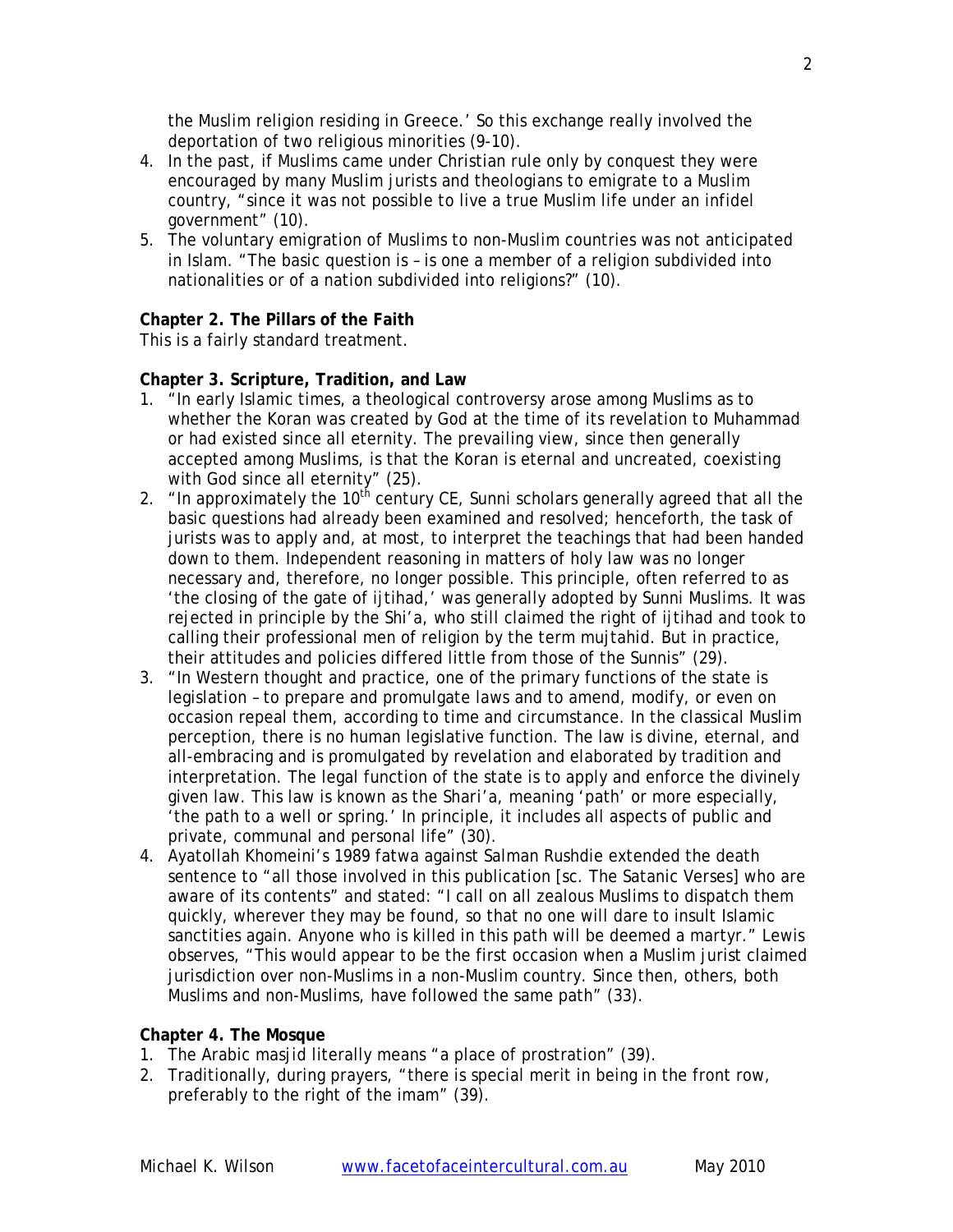- 3. "The worshippers may stand, bow, kneel, or prostrate themselves, but they do not sit in the House of God" (40).
- 4. "The need for purity precludes the participation or even the presence, during the prayers, of non-Muslims" (41). Gallipoli Mosque in Sydney is at least one exception to this with non-Muslims allowed into the mosque to observe Muslims at prayer.
- 5. "In early Islamic times, the only religious significance of the crescent was in relation to the calendar and, in particular, in determining the beginning and end of certain Muslim fasts and feasts" (46).
- 6. Today many *madrasas* are heavily subsidized by Saudi Arabia with free tuition, board and lodging (48).
- 7. "Muslim communal worship is a disciplined act of submission to the One, immaterial God. It admits no drama and no mystery, and, therefore, has no need for either music or poetry, still less for painting or statuary, which the Muslim tradition rejects as blasphemy verging on idolatry" (48).

# **Chapter 5. Diversity and Tolerance**

- 1. In Christianity the terms orthodoxy and heresy illustrate the concern to avoid deviance from correct belief. "It is precisely on this point that Islam differs significantly from Christianity. Until comparatively modern times, there were in the world of Islam no constituted authorities empowered to condemn incorrect belief and thus, by implication, to define and condemn incorrect belief. For Muslims, as for Jews, what mattered was not so much correct belief as correct behavior, and it is to the definition and elaboration of these standards of correctness that much of the religious literature is devoted" (51).
- 2. Regarding apostasy: "The death penalty normally included not only the convert but also anyone responsible for converting him" (53).
- 3. "…this much could be said with a reasonable certainty, that until the rise of secularism in Europe from the  $17<sup>th</sup>$  century onward, the position of non-Muslims in the Muslim world was in general far better than the position of non-Christians or, still worse, deviant Christians in most Christian countries" (56). This claim needs to be balanced against Mark Durie's analysis in *The Third Choice*, which indicates that even if Lewis is broadly correct, one of the key reasons Christians may have experienced less persecution than non-Christians and deviant Christians in the Europe is because they compromised, finding security for themselves and their families by allowing themselves to be cowed into a shameful quiescence which shied away from boldly confessing Christ as Lord and God.
- 4. Dhimmi conditions included such things, variously enforced, forbidding non-Muslims to build places of worship higher than Muslim buildings, banning the riding of horses (donkeys were permitted), the bearing of arms and requiring or prohibiting the wearing of certain garments and the wearing of distinguishing signs or marks (57).

# **Chapter 6. Sunni, Shi'a, and Others**

Much of this is standard. Some things that stood out for me:

- 1. For most Shi'a (Twelver Shiism) 12 generations of Imams are recognised after Ali, with the  $12<sup>th</sup>$  disappearing, without successor, around 874 CE. He is known as "the hidden Imam", who is expected to return in the future – a Messianic figure. Some in Iran think he has already returned and will soon emerge from hiding to bring about the final establishment of a glorious Islamic kingdom (63).
- 2. Only Iran and Iraq have Shi'a majorities (66).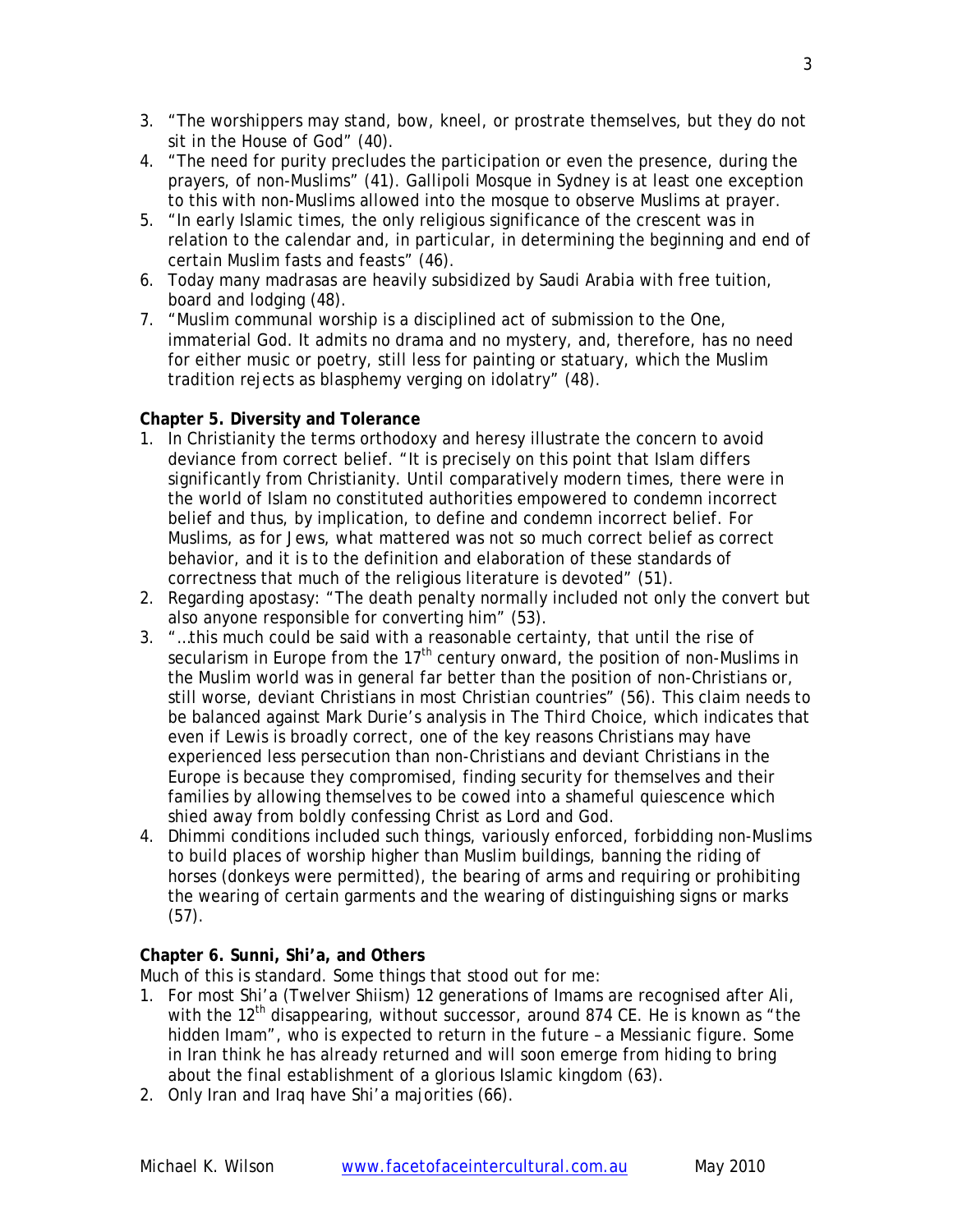#### **Chapter 7. Some History**

- 1. During the Iraq-Iran War (1980-1988) both sides frequently alluded to the Battle of Qadisiyya in Iraq (c. 637 CE), with both claiming it as a great victory. At that time the Muslim Arabs were victorious and the Persian Empire was swallowed up by Islam. For Saddam Hussein it was a victory of Arabs over Persians, but for the Islamic technocrats of Tehran it was a victory of true believers over unbelievers, bringing true faith the previously heathen peoples of Iran (71-72).
- 2. Islamic history is very limited in its scope: "For Muslims, naturally, history primarily means the history of Islam and of the Muslim community. Events outside the lands of Islam were, therefore, for traditional historians, of no importance.. with rare exceptions, pre-Islamic history was known only from the allusions to that history contained in the Koran and the Muslim tradition… (72).
- 3. For Muslims the name Pharaoh was only known from the Koran and served as a prototype of the arbitrary pagan tyrant so that when President Sadat of Egypt was assassinated, the leader of the group concerned proclaimed, "I have killed Pharaoh!" (73). He was killed not because he made peace with Israel but as an oppressor of Muslims.
- 4. Saddam Hussein's heroes included Saladin, who defeated the Crusaders, and Nebuchadnezzar, who disposed of the Jewish state in his day (74).
- 5. "In the Western world, from an early date, history is defined by nation or by country; indeed, for some, though not all, the two words are synonymous. In the Islamic world, identity, and, therefore, loyalty were primarily defined by religion" (75).
- 6. Umar, the second Caliph, decreed that no non-Muslims might dwell in or even visit the Holy Land of Islam (76).

### **Chapter 8. Government and Opposition**

- 1. Abu Bakr, accepted as Muhammad's first successor, styled himself "Khalifa of the Prophet of God" (khalifa connotes both deputy and successor). Umar, his successor, regarded it as blasphemous to use this title for himself, pointing out he was the Khalifa not of God but of his predecessor: Khalifa of the Khalifa of the Prophet of God – a title which, if adopted, would get longer and longer with each successor. The major formal title during the caliphate, as proposed by Umar, was "commander of the faithful" (82-83).
- 2. In the late  $18<sup>th</sup>$  and  $19<sup>th</sup>$  centuries the Ottomans revived the idea of a genuine all-Islamic caliphate, but this was finally abolished by the Turkish Republic in 1924. Osama bin Laden speaks of the "shame and humiliation" suffered by the Muslim world since the suppression of the caliphate and seeks its revival and renewal (84).

### **Chapter 9. The Wider World of Islam**

1. New waves of militant fundamentalism "are often more radical and more dangerous among the Muslim minorities in Europe and America than in the Muslim countries." It is a new and painful experience for some Muslims to be a minority subject to the rule of an infidel government and Western governments, unlike Muslim governments, have little experience, knowledge and capacity to deal with such minorities, being also constrained by their own standards of tolerance and coexistence (95).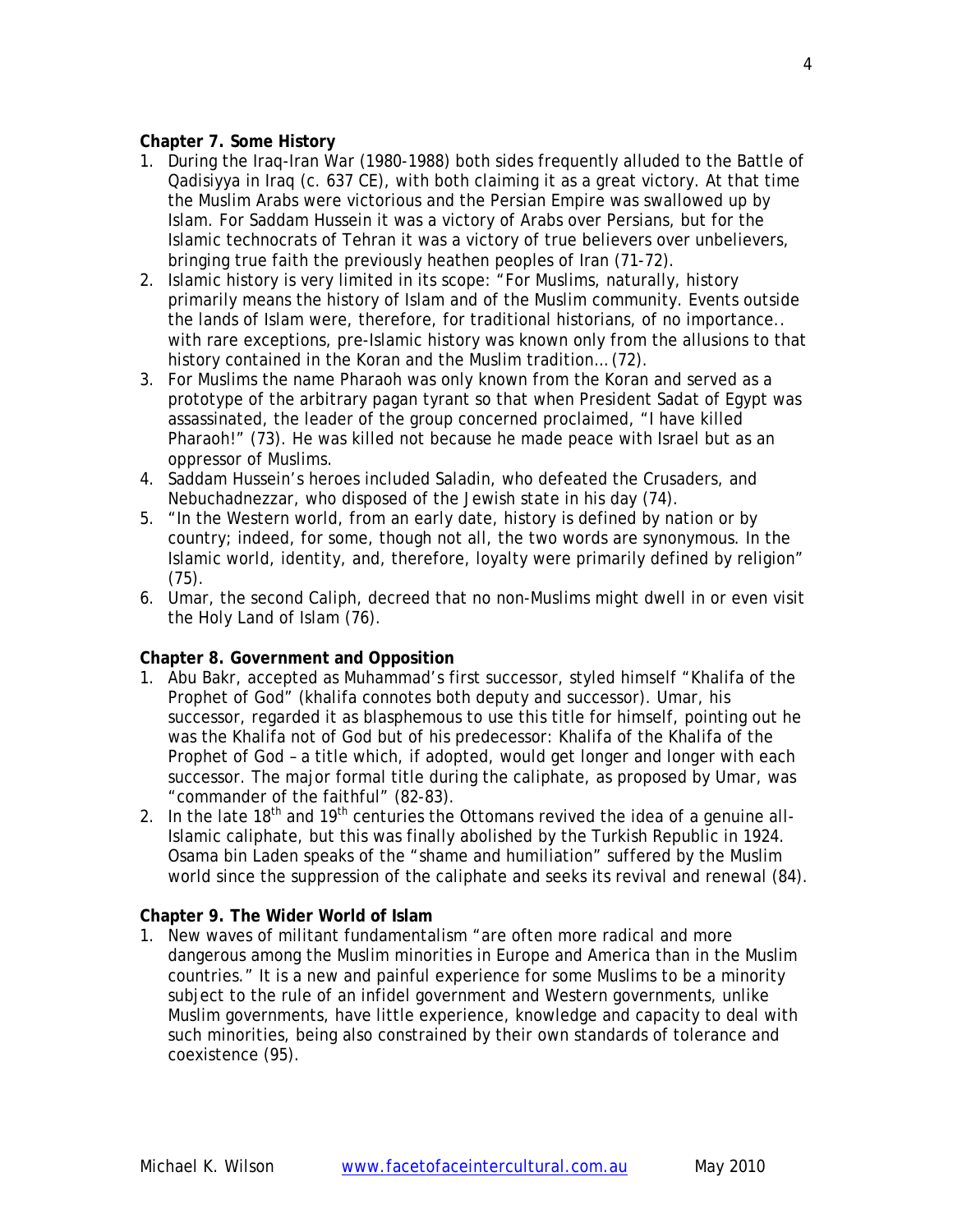#### **Chapter 10. Islam and the Economy**

- 1. While some have argued that *riba* means usury (excessive interest), this view has commanded little or no acceptance among Muslims in the past (97).
- 2. The "exports of the entire Arab world, other than oil, amount to less than those of Finland – one single European country of some five million inhabitants" (98).
- 3. "The basic principle of Islamic banking is risk-sharing: I don't lend you \$1,000.00 at a rate of interest; I invest \$1,000.00 in your enterprise. I take a share of your profit or suffer a share of your loss. This was the basic principle, and, on the whole, it seems to have worked fairly well. When it goes bad, as it sometimes does, it is for reasons other than any inherent flaw in the system. During the Middle Ages, the Muslim world developed a very elaborate system of banking and credit. By the 9<sup>th</sup> century CE, for example, a merchant could draw a check  $[a]$ Persian word] in Iraq and cash it in Morocco" (100).
- 4. "In Islamic usage, the word *bid'a*, literally 'innovation,' has a negative connotation. Tradition is sacred; novelty is suspect. The possibility of a good innovation is admitted, in which case it is designated as such. The Arabic term is *bid'a hasana*. But unless it is specifically described as good, an innovation is presumed to be bad. And that is not conducive to economic development" (104).
- 5. "All Americans are familiar with the slogan: 'No taxation without representation.' What we sometimes forget is that the converse is also true: No representation without taxation. Middle Eastern rulers with oil wealth at their disposal do not need to levy taxes from their own people. They, therefore, do not need to have elected assemblies to help them in that process. This gives them power over their subjects without parallel in societies where governments depend on subjects both able and ready to pay taxes. Oil wealth has sometimes also made it possible to give enormous power and influence to what otherwise might have been marginal fringe groups. The power and influence of the Wahhabis in Saudi Arabia, and from there in much of the Islamic world, is an obvious example" (107).

#### **Chapter 11. Women in Islam**

- 1. Namik Kemal's magazine article written in 1867 (with limited impact) concerning Muslim women: "Our women are now seen as serving no useful purpose to mankind other than having children. They are considered simply as serving for pleasure, like musical instruments or jewels. But they constitute perhaps more than half of our species. Preventing them from contributing to the maintenance and improvement of others by means of their efforts infringes the basic rules of public cooperation to such a degree that our national society is striken like a human body that is paralyzed on one side. Yet women are not inferior to men in their intellectual and physical capacities… The reason why women among us are thus deprived is the perception that they are totally ignorant and know nothing of right and duty, benefit and harm. Many evil consequences result from this position of women, the first being that it leads to a bad upbringing for their children" (112).
- 2. "The jurists lay down that the guardian can only give the bride in marriage with her consent, but in the case of a virgin, silence may be taken as consent. A father or grandfather – but no other guardian – may give a virgin daughter or granddaughter in marriage without her consent, but the jurists impose a number of restrictions on this power to safeguard the interests of the bride" (113).
- 3. "A Muslim woman may in no circumstances marry a non-Muslim. A Muslim man, according to most schools of jurisprudence, may marry a woman of the permitted religions – in practice, Jewish or Christian. But the children must be brought up as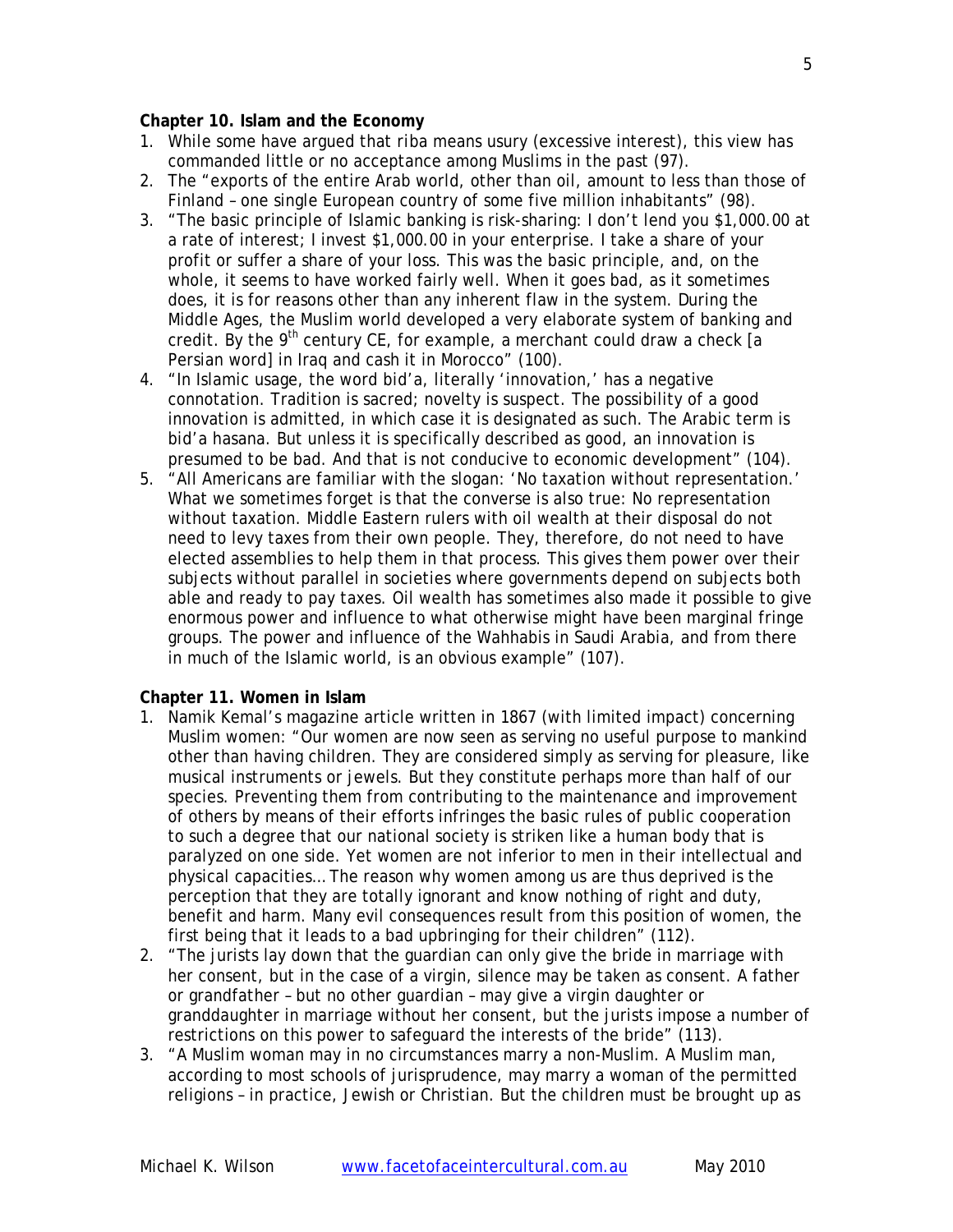Muslims. A woman is allowed only one husband, and the existence, therefore, of an undissolved previous marriage constitutes a total ban. A man is allowed up to four wives at any one time, and there can be no valid marriage with a fifth. The law does, however, allow concubinage, that is, the sexual use of female slaves" (113).

- 4. "In Iran, the government of the Shah raised the age of marriage for girls to 18; the Islamic revolution, which came to power in 1979, has lowered it to 9, the age of A'isha, the youngest of the Prophet's wives, when he consummated his marriage with her" (114).
- 5. Laws that seek to guarantee uncontestable property for a divorced wife have served as a strong inducement for husbands to accuse their wives of adultery when wanting to divorce them (115).
- 6. "According to his biographers, the Prophet left ten or eleven widows, as well as some slavewomen" (116).
- 7. Islamic arguments for polygamy: "Because of menstruation, women are unavailable sexually to their husbands for several days, sometimes as many as ten days, every month; they are unavailable for longer periods during pregnancy and childbirth. According to Islamic thought, since male sexual impulses are deemed to be stronger than those of women, it is impossible for a man to be satisfied with just one woman. In the Western world, the resulting need is met in two ways, by adultery and prostitution. Neither of these is decent or acceptable. The Muslim solution of polygamy is both, providing an outlet for male needs, and at the same time giving respectability to the women and legitimacy to any children that may result. Before the advent of Islam, there was no limit on the number of wives a man might have. Islam imposed a maximum limit of four. **These arguments do not lack cogency if one accepts the underlying presumption – that the prime purpose of marriage is to satisfy male sexual needs**" (116; my emphasis).
- 8. "When the Prophet's nine-year-old wife, A'isha, chatted briefly with a young boy during a journey, she was accused of adultery, which was punishable by death. The Prophet, following a revelation, ruled that such a charge had to be supported by four adult male witnesses. This rule, designed to protect women, is commonly used to protect their assailants and is interpreted to mean that a woman accusing anyone of an attack on her is required to produce the four adult male witnesses, which is highly unlikely. In present-day Western legal systems, a prime issue in judging an illicit sexual encounter is whether it is consensual or coerced. In Shari'a, this is not an issue. Instead, the prime issue is whether the relationship is lawful or unlawful" (118).
- 9. "There have been a number of attempts in recent years to legislate against honor killings. A draft law proposed by King Abdullah of Jordan, criminalizing honor killing, was rejected by the Jordanian parliament. Turkey, Egypt, and Pakistan have passed such laws, but public opinion has prevented their effective enforcement. It is difficult to get a conviction, and even with a conviction, it is unusual for the perpetrator to receive more than a nominal penalty" (119).
- 10. "In pre-Islamic Arabia, as far as we know, the veil was worn by married women of a certain rank, but not by women in general. With the advent and expansion of Islam, the custom of wearing the veil spread rapidly in Arabia and elsewhere and became normal for ladies in towns. It was not, however, generally adopted by the women of the nomads, peasants, and some of the urban lower classes. To some extent, this relative freedom continued through medieval into modern times. But in most of the Islamic world, veiling and, increasingly, the seclusion of women, became the norm" (120).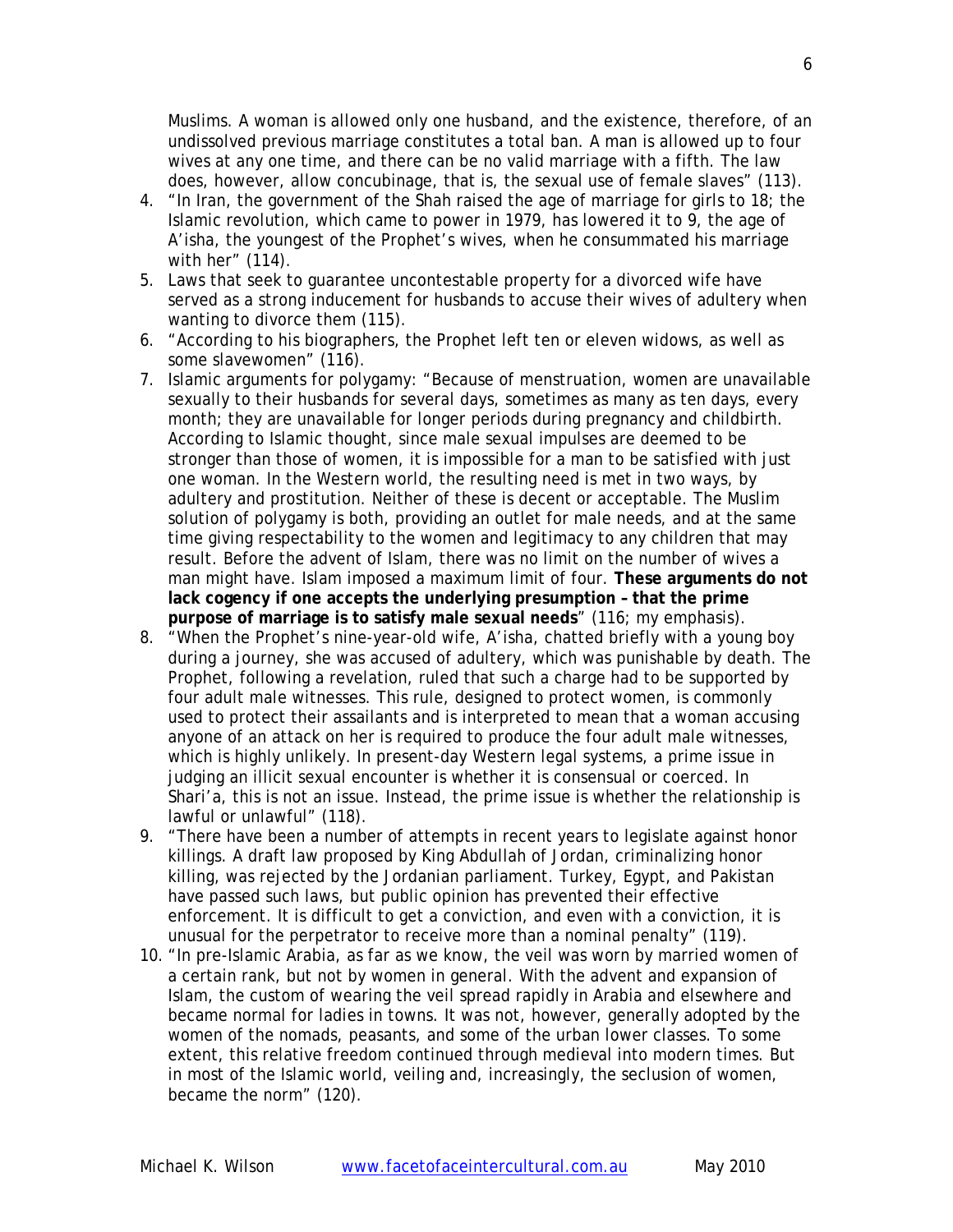- 11. "Khomeini spoke with great anger of what he saw as inevitable immorality resulting from the employment of women to teach adolescent boys" (123).
- 12. "There is little likelihood of a restoration of concubinage in those places where it has been abolished, nor is it likely that there will be a return to polygamy among the educated classes in Middle Eastern cities" (124).

### **Chapter 12. Dress**

- 1. "From time to time, various medieval Muslim rulers required the Christians and Jews to wear special garments or headgear, so that they might be recognised at sight and not be mistaken for Muslims. In 1009 CE, an edict in Egypt even required Christians and Jews in the public bathhouse to retain a distinguishing emblem – a cross for Christians, a small bell for Jews. In general, however, such sartorial discrimination was exceptional, and the evidence is that even where these rules existed, they were not strictly enforced" (128). Durie takes issue with this view in *The Third Choice*.
- 2. Lewis speaks of a reluctance on the part of Iranian Muslims when traveling abroad to wear neckties, which he suggests is due to "its vaguely cruciform shape… seen as a Christian emblem" (130).

### **Chapter 13. Language and Writing**

- 1. A 10<sup>th</sup> century Arabic encyclopedia expresses Muslim veneration for Arabic: "The perfect language is the language of the Arabs and the perfection of eloquence is the speech of the Arabs, all others being deficient. The Arabic language among languages is like the human form among beasts. Just as humanity emerged as the final form among the animals, so is the Arabic language the final perfection of human language and of the art of writing, after which there is no more" (138).
- 2. The first President of the Turkish Republic, Kemal Ataturk (d. 1938) "decided to abolish the Arabic script, except in purely religious contexts, and to replace it with a modified Latin alphabet, which from then onward became the official script of the Turkish language" (140).

#### **Chapter 14. War and Peace**

- 1. "Muslims are nowhere commanded to turn the other cheek, or to love their enemies or even their neighbors, and they are not promised a time when 'they shall beat their swords into plowshares… nation shall not lift up sword against nation, neither shall they learn war anymore (Bible, Isaiah 11:4). Koranic precepts and Muslim practice are much closer to the earlier books of the Old Testament and more particularly to Joshua" (146-147).
- 2. "In the traditional view, the world is divided into two parts: the House of Islam (*Dar al-Islam*), where Muslims rule and Muslim law is enforced, and the House of War (*Dar al-Harb*), the rest of the world where infidels still rule. According to traditional teaching, the obligation of jihad will continue until all the world either adopts Islam or submits to Muslim rule" (148-149).
- 3. "At certain times and places, jurists sometimes recognised an intermediate zone between the House of War and the House of Islam, which was called the House of Truce (*Dar al-Sulh*) or House of the Pact (*Dar al-'Ahd*). This was used for territories where non-Muslim rulers continued to govern their own subjects, with some measure of autonomy, but under broader Muslim suzerainty and usually subject to the payment of some kind of tribute. The classical example was the treaty made by the caliph in the year 31 of the hegira (652 CE) with the king of Nubia in Africa,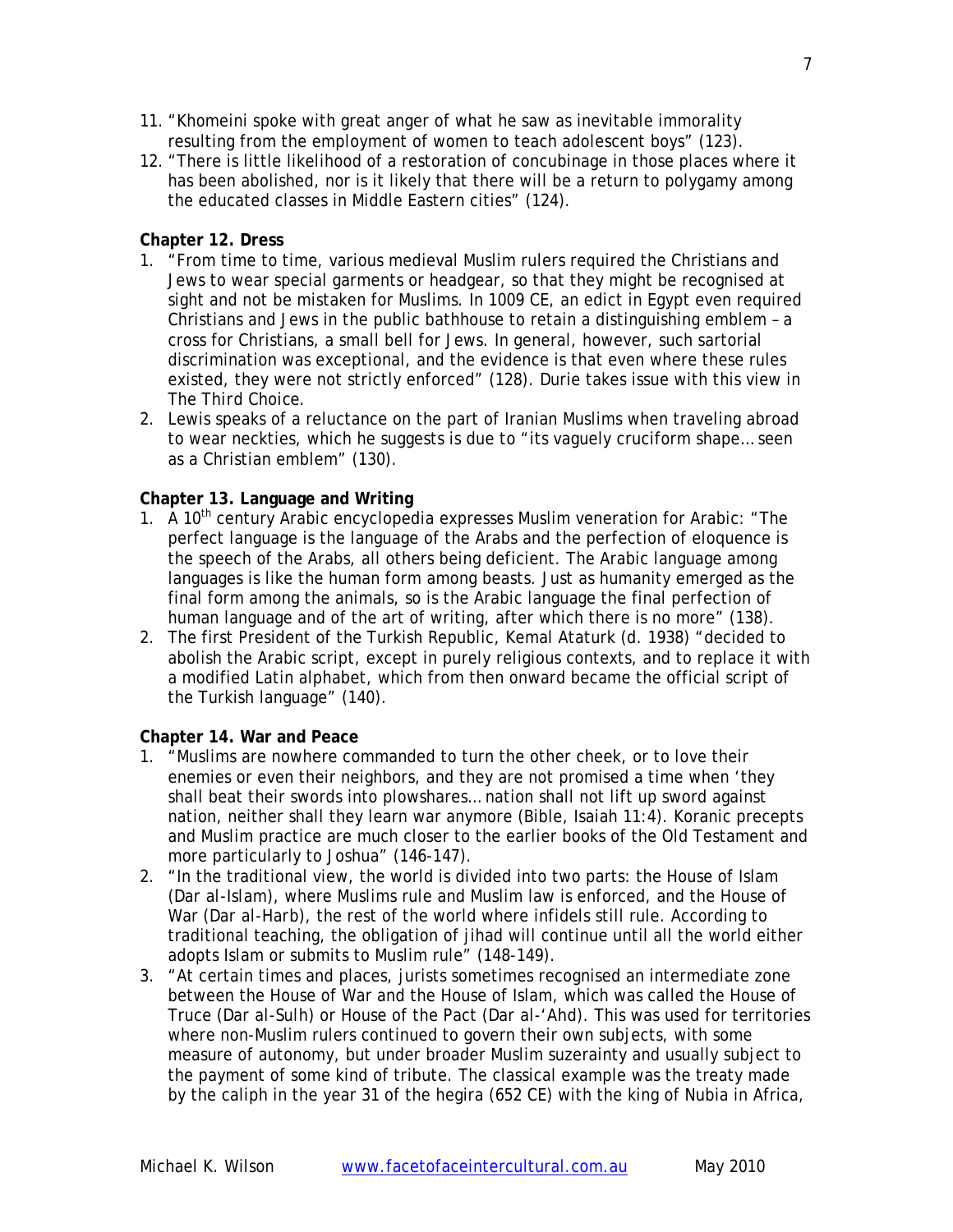in accordance with which the Nubian king continued to rule his own territory but agreed to deliver an annual levy of some hundreds of male and female slaves to the Muslims" (150).

- 4. "Of the first four caliphs who succeeded the Prophet, known in Sunni historiography as 'the rightly guided caliphs,' there were murdered, and their reigns ended in a civil war, the first of many" (152).
- 5. "The emergence of the by now widespread terrorism practice of suicide bombing is a development of the  $20<sup>th</sup>$  century. It has no antecedents in Islamic history [the assassins only killed by dagger and refused to commit suicide], and no justification in terms of Islamic theology, law, or tradition. It is a pity that those who practice this form of terrorism are not better acquainted with their own religion, and with the culture that grew up under the auspices of that religion" (153).

### **Chapter 15. Radical Islam**

- 1. "Belief is a private matter and is not pursued; but an attack on the holy law threatens the very foundations of the Islamic polity and the Islamic society" (156).
- 2. Many contemporary Islamic movements are not seeking to modernize Islam, but rather to restore it to its pristine purity and, therefore, are incorrectly labeled 'reformist' by outsiders (156).
- 3. The first major movement of this kind is Wahhabism:
	- a. Founder: Muhammad ibn Abd al-Wahhab (1703-1792). Sunni Hanbali scholar.
	- b. Followers prefer to refer to themselves as *muwahhidun*, that is, pure monotheists, or simply, good Muslims.
	- c. Wahhabism especially targets Muslim Westernisers.
	- d. Those who don't share their views are not Muslims but apostates.
	- e. Developed in Najd (now part of Saudi Arabia), it succeeded in converting the local tribal ruling family, the house of Saud, which became significant in the 1920s when the house of Saud gained control of the Hijaz, containing the holy cities of Mecca and Medina.
	- f. This political platform plus oil wealth has enabled Wahhabis to carry their doctrines all over the Muslim world, especially to Muslim communities living in non-Muslim countries, notably in Europe and America, where, increasingly, when Muslim parents send their kids to evening and weekend classes and holiday camps and schools they are sending them to Wahhabi operated institutions, where youngsters are taught the Wahhabi version of Islam. "In some Muslim countries where the state educational system is inadequate to address the needs of the rapidly increasing young generation, Wahhabi schools provide what is often the only education available" (158).
	- g. "One of the most important Wahhabi activities has been the establishment of free madrasas, which have had a tremendous impact" (159).
- 4. Another influential anti-modernist revivalist movement is Salafiyya:
	- a. Derived from the Arabic term *salaf*, "those who have gone before", that is, the pious ancestors who represented the pure and original faith of Islam.
	- b. Founded in Egypt in the late  $19<sup>th</sup>$  century and spread rapidly all over the Islamic world in various forms.
	- c. Its influence is seen in the ideologies of Pan-Islam, notably in organizations like the Muslim Brothers and Hamas.
	- d. Salafiyya, like the Wahhabis, is overwhelmingly Sunni.